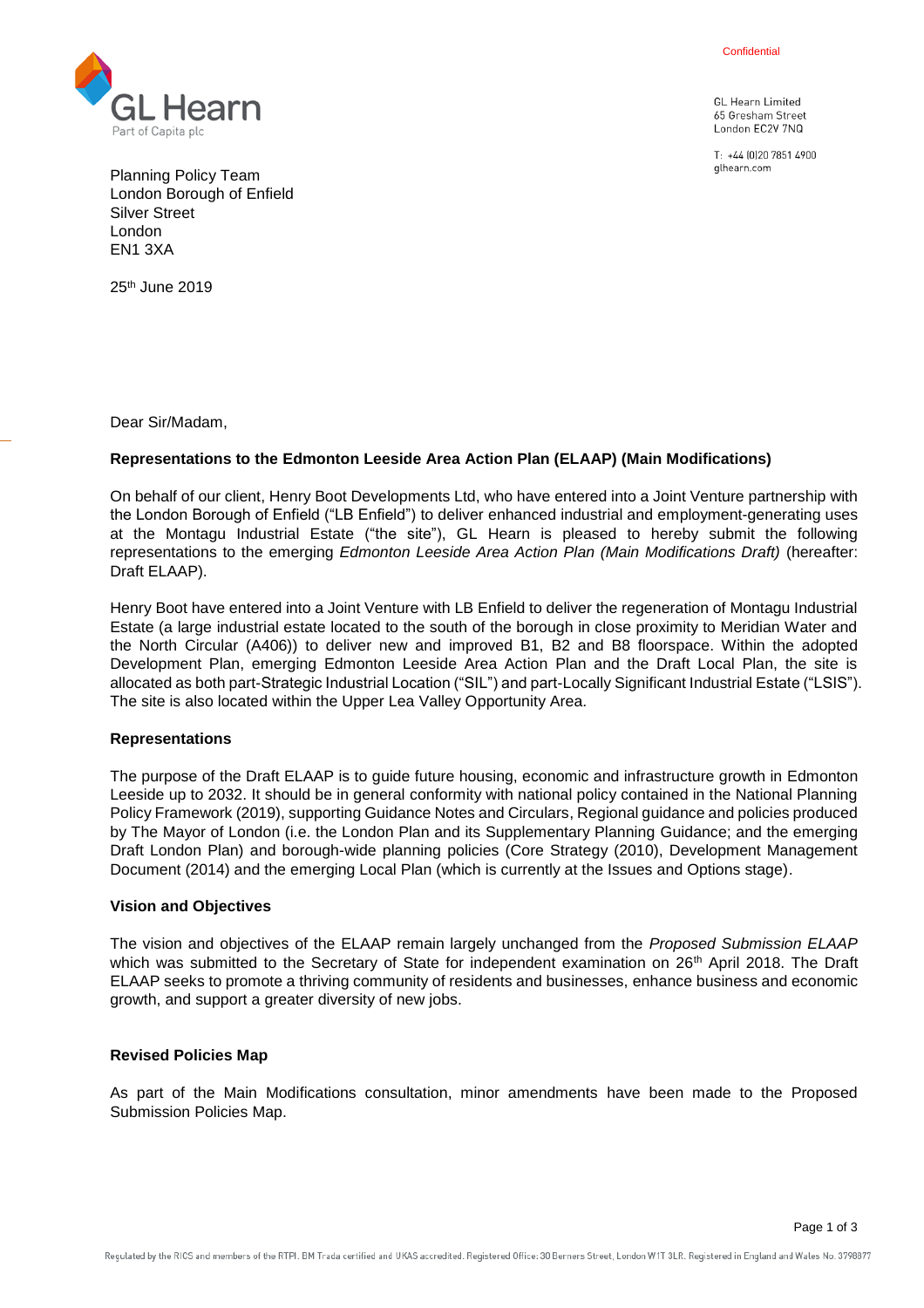It is noted that the Locally Significant Industrial Site (LSIS) boundary to the south of the Montagu Industrial Estate has been slightly amended, with the LSIS boundary now extended southwards to encompass the pedestrian and cycle path accessed off Montagu Road.

This amendment is supported by our client, who welcomes the opportunity to make more efficient use of this land to provide much needed employment space and/or infrastructure with the Council and to facilitate the wider redevelopment of the Industrial Estate.

## **Policy EL1 (Housing in Meridian Water)**

**Policy EL1** seeks to ensure that a suitable amount of housing (and affordable housing) is delivered at Meridian Water. Within the Main Modifications Draft, supporting text that encourages the de-designation of Strategic Industrial Locations (SIL) to increase the overall quantum of development achievable for housing units, has been deleted. Therefore, it is understood that the Council no longer seek to de-designate SIL or pursue higher housing numbers at Meridian Water.

As per our representations to the Local Plan (Issues and Options) (submitted 28<sup>th</sup> February 2019), it should be noted that residential uses are not suitable for many industrial sites, and should only be sought on LSIS with a good level of public transport accessibility, and in areas with complementary surrounding uses. Whilst Policy EL1 relates specifically to Meridian Water, it should be reiterated that existing industrial locations such as Montagu Industrial Estate are not considered suitable for residential units, without compromising their actual functionality. As such, the Council is encouraged to consider residential uses in more accessible (i.e. in close proximity to rail stations and/or along the A10 corridor) or 'cleaner' industrial locations, such as 'Industrial Business Parks'.

Our client supports the notion of retaining and safeguarding both Strategic Industrial Locations (SIL) and Locally Significant Industrial Sites (LSIS) in Edmonton Leeside for future employment use, and therefore the strengthening of this cluster of industrial and employment-generating uses in the local area resulting in an increase in B1/B2/B8 floorspace, economic growth and the creation of an environment whereby (local) businesses can thrive.

## **Policy EL15 (Improving Existing Industrial Areas)**

**Policy EL15** supports opportunities for the intensification of employment uses and encourages developers to make more efficient use of land. Relating specifically to Montagu Industrial Estate, Policy EL15 supports the:

*"regeneration at Montagu Estate to improve outdated infrastructure and to provide new buildings that*  will meet modern business needs, potentially through a joint venture partnership between the Council *and private developer interests"* [our emphasis].

Our client welcomes the Council's aspirations to modernise and improve Montagu Industrial Estate. The sentiment of which closely aligns with Henry Boot's ambition to redevelop the Site, in partnership with the Council, to provide a more efficient and fit-for-purpose industrial estate. Specifically, our client supports the fact that LB Enfield acknowledge and appreciate that the existing Site could be made more efficient and commercially attractive; meeting businesses' needs of the 21st century, which in turn, would help to increase (local) employment opportunities and contribute to the regeneration of Edmonton Leeside.

**Policy EL15** states that at Montagu Industrial Estate, *"new buildings should meet the latest regulations,*  which set minimum energy efficiency standards for commercial property". Our client is generally supportive of the ELAAP's ambitions, but reminds the Council that the policy wording should be reflective of the commercial realities associated with employment-led regeneration projects. Whilst all new buildings are required to accord with latest building regulations, relying on too onerous energy efficiency standards (especially for smaller units) may undermine their delivery. The draft policy should be flexible enough to determine the minimum energy efficiency standards for a proposed development on a case-by-case basis rather than being too prescriptive from the outset.